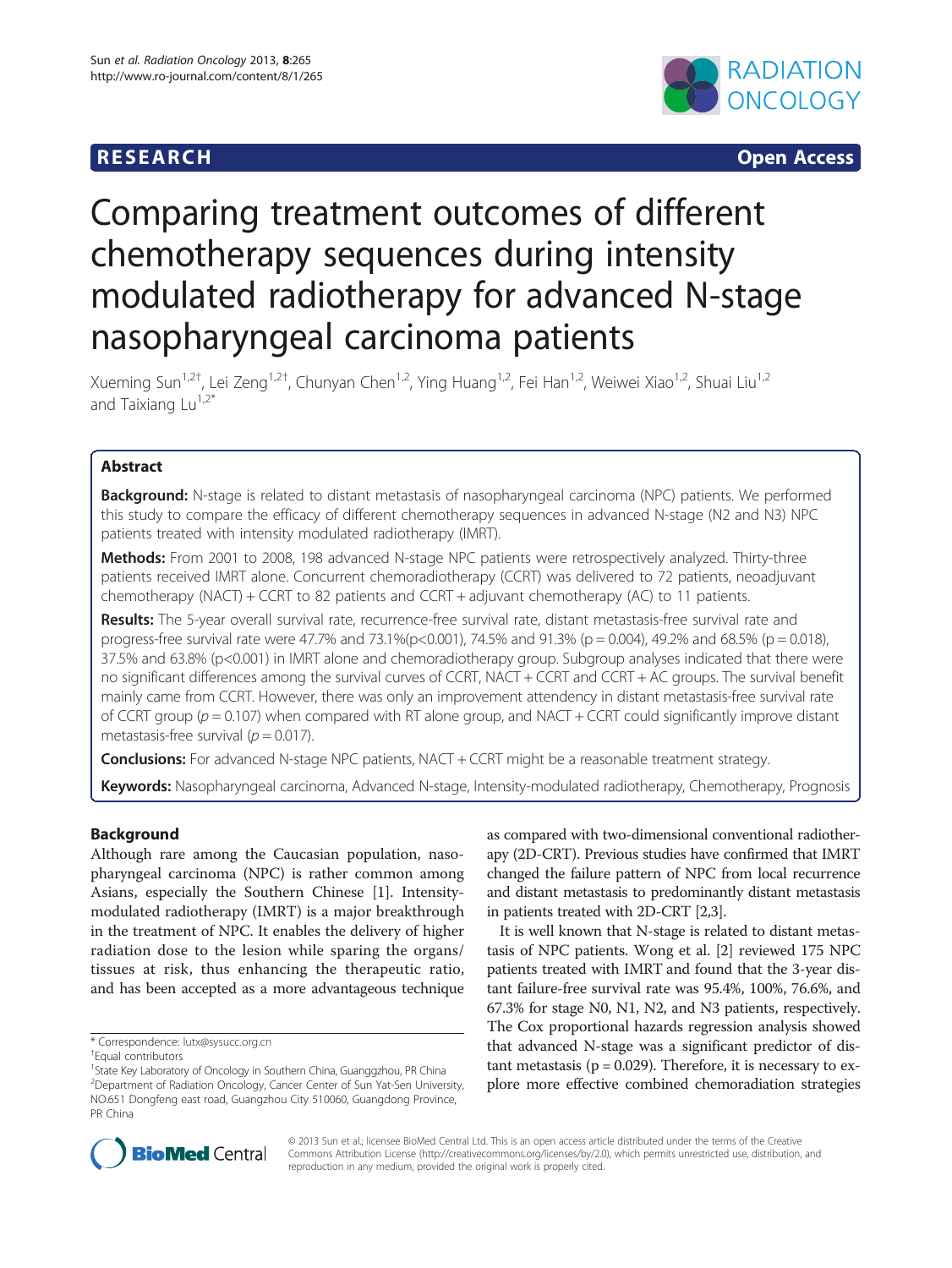to improve the outcomes of advanced N-stage patients with NPC.

According to the results of previously reported phase III clinical trial and meta-analysis [\[4](#page-7-0)-[6\]](#page-7-0), concurrent chemoradiotherapy had the most definite survival benefit for locoregionally advanced NPC and had became a standard treatment regimen. However, in these trials and meta-analysis, 2D-CRT technique was adopted for radiotherapy. To our knowledge,there was no phase β clinical trials to identify the value of chemotherapy on locoregionally advanced NPC treated with IMRT. Especially for advanced N-stage patients (whose key problem is distant failure), it is unknown whether chemotherapy could reduce distant metastasis rate and improve treatment outcomes. Therefore, we retrospectively analyzed the long term outcomes of advanced N-stage NPC patients treated with IMRT, and performed the analysis to compare the efficacy of different chemotherapy sequences in these patients.

#### Methods

#### Patients and patient workup

Between February 2001 and January 2008, 198 histologically proven, newly diagnosed, advanced N-stage NPC patients had undergone full-course definitive IMRT at the Cancer Center of Sun Yat-Sen University of the 198 patients, there were 156 males and 42 females, with a sex ratio of 3.7:1, and the age range was 13 to 78 years (the median age is 41 and there were 3 patients less than 18 years). The routine workup included a complete physical examination, hematologic and biochemistry profiles, fiberoptic endoscope examination of the nasopharynx, magnetic resonance imaging, or contrast-enhanced computed tomography (CT) of the head and neck to accurately evaluate the extent of the primary tumor and regional lymph nodes. Chest radiography, bone scintigraphy, and ultrasonography of the abdominal region were used to exclude distant metastasis. All patients underwent disease staging using the AJCC 2002 staging system. The baseline clinical characteristics are listed in Table 1.

#### Target volume delineation and evaluation of IMRT planning

All patients were immobilized in the supine position with a head, neck, and shoulder thermoplastic mask. CT simulation was performed with a slice thickness of 3 mm extending from the vertex to 2 cm below the clavicle. Both plain CT and contrast-enhanced CT images were obtained and transferred to inverse treatment-planning system (CORVUS 3.0/3.2,Peacock plan) developed by NOMOS Corporation. The primary tumor area and the upper-neck area above the caudal edge of the cricoids cartilage were treated by IMRT. Target volumes were delineated according to our institutional treatment protocol [[7\]](#page-7-0), in agreement with the International Commission on

|  |  |  | Table 1 Baseline characteristics of the 198 patients |  |  |  |  |  |  |
|--|--|--|------------------------------------------------------|--|--|--|--|--|--|
|--|--|--|------------------------------------------------------|--|--|--|--|--|--|

|                |       |                | Characteristic IMRT alone CCRT NACT + CCRT CCRT + AC |           | P     |
|----------------|-------|----------------|------------------------------------------------------|-----------|-------|
| Age(years)     |       |                |                                                      |           | 0.099 |
| Median         | 42    | 44             | 38                                                   | 33        |       |
| Range          | 18-78 | 13-70          | 16-63                                                | $31 - 57$ |       |
| Gender         |       |                |                                                      |           | 0.598 |
| Male           | 24    | 56             | 66                                                   | 10        |       |
| Female         | 9     | 16             | 16                                                   | 1         |       |
| T stage        |       |                |                                                      |           | 0.097 |
| $T1-2$         | 17    | 28             | 23                                                   | 3         |       |
| $T3-4$         | 16    | 44             | 59                                                   | 8         |       |
| N stage        |       |                |                                                      |           | 0.087 |
| N <sub>2</sub> | 32    | 62             | 67                                                   | 11        |       |
| N3             | 1     | 10             | 15                                                   | 0         |       |
| Histology      |       |                |                                                      |           | 0.740 |
| WHO I          | 0     | 0              | 1                                                    | $\Omega$  |       |
| WHO II         | 5     | $\overline{7}$ | 9                                                    | $\Omega$  |       |
| WHO III        | 28    | 65             | 72                                                   | 11        |       |

Abbreviation: IMRT alone: intensity-modulated radiotherapy alone; CCRT: concurrent chemoradiotherapy; NACT + CCRT: neoadjuvant chemotherapy and concurrent chemoradiotherapy; CCRT + AC: concurrent chemoradiotherapy and adjuvant chemotherapy.

Radiation Units and Measurements Reports (ICRU)50 and 62. Planning target volumes (PTVs) for all gross tumor volumes and clinical target volumes (CTVs) were generated automatically after delineation of tumor targets according to the immobilization and localization uncertainties.

Inverse planning was performed on the Corvus System for all patients using Simultaneous Modulated Accelerated Radiation Therapy boost RT [[8](#page-7-0)]. The prescribed dose was 68Gy to the PTV of the GTVnx, 60Gy to the PTV of CTV1, 54Gy to the PTV of CTV2, and 60-66Gy to the PTV of the GTV for the positive cervical lymph nodes in 30 fractions. The prescribed dose to the lower neck and the supraclavicular fossae by irradiation with conventional RT technique was 50Gy/25 fraction for prophylactic intent in whole neck group.

The dose-volume histograms of the treatment targets and critical normal structures were evaluated. For GTV and CTV, the target volumes receiving  $\geq$  95% of the prescribed dose was used to reflect the target coverage. For the critical organs with functional subunits organized in series, the dose to 5% of the volume couldn't exceed their tolerance doses. For the critical organs with functional subunits organized in parallel, the dose constraints to 33% of the volume were less than their tolerance doses.

#### Chemotherapy

During the study period, we followed our institutional guidelines (Sun Yat-sen University Cancer Center IRB),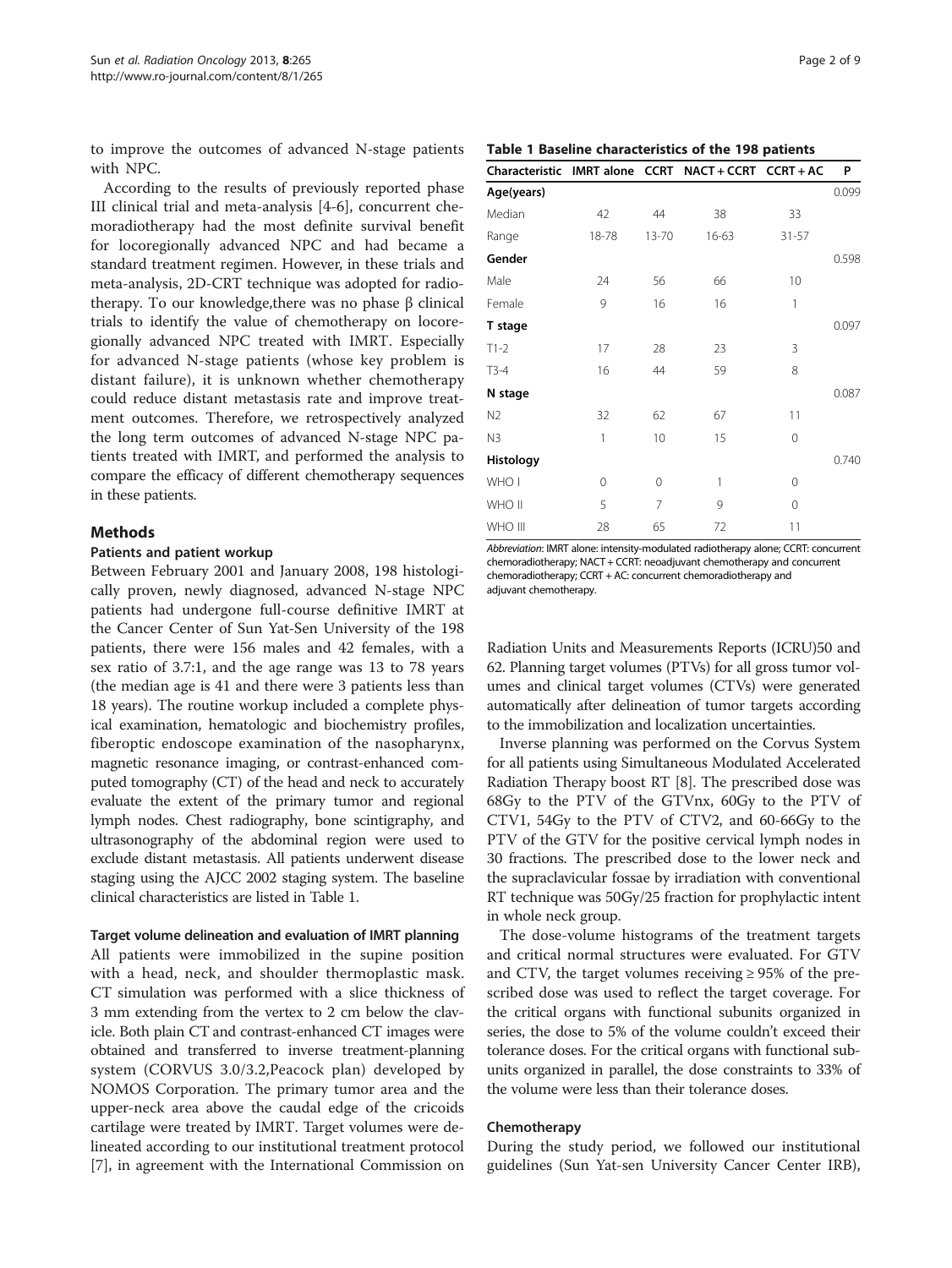which recommend both neoadjuvant or adjuvant chemotherapy and/or concomitant chemotherapy for the patients. Deviation from the institutional guidelines were because of organ dysfunction, suggesting intolerance to the chemotherapy, and patient refusal.

Chemotherapy was administered to 165 patients. Concurrent chemotherapy (CCT) was delivered to 72 patients, neoadjuvant chemotherapy (NACT) + CCT to 82 patients and  $CCT +$  adjuvant chemotherapy (AC) to 11 patients. The regimens of NACT included TC (paclitaxel 135 mg/m<sup>2</sup> IV on day 1 and carboplatin AUC = 6 IV on day 1) and PF (cisplatin 80 mg/m<sup>2</sup> IV on day 1 and 5-Fu 800 mg/m<sup>2</sup>/d continuously IV on day 1-5). There were 33 patients received TC regimen and 49 patients received PF regimen. Regimens were repeated every 3 weeks for 2– 3 cycles. CCT included three regimens. Cisplatin (CDDP) 80 mg/m<sup>2</sup> IV every 3 weeks was delivered to 92 patients, CDDP 30-40 mg/m<sup>2</sup> IV weekly was delivered to 47 patients, and PF regimen (the same as NACT) was delivered to 26 patients. For patients who received adjuvant chemotherapy, PF regimen (the same as NACT) were repeated every 3 weeks for 2–4 cycles.

### Follow-up and statistical analysis

After RT completion, the patients were subsequently followed up monthly for the first 3 months, every 3 months through 3 years, every 6 months for the next 2 years, and then annually. The median follow-up period was 56 months (range, 3–120 months). The survival time was measure from first day of RT completion to the date of the event or last follow-up visit. The Statistical Package for Social Sciences, version 16.0 (SPSS,Chicago, IL) was used for statistical analysis. The Kaplan-Meier method was used to calculate the overall survival (OS), recurrence-free survival (RFS), distant metastasis-free survival (DMFS), and progress-free survival (PFS) rates. The log-rank test was used to compare the survival curves. All statistical tests were two-sided, and p < 0.05 was considered statistically significant.

## Results

#### Treatment outcomes

For all patients, the 5-year OS, RFS, DMFS, and PFS rates were 69%, 89%, 65%, and 59%, respectively. OS, RFS, DMFS and PFS rates were significantly higher in patients treated with chemoradiotherapy than those treated with IMRT alone (5-year OS rate: 47.7% vs. 73.7%, p<0.001; RFS: 74.5% vs. 91.3%, p = 0.004; DMFS: 49.2% vs. 68.5%, p = 0.018; PFS: 37.5% vs. 63.8%, p<0.001). Patients treated with chemoradiotherapy were divided into three groups: CCRT (Concurrent chemoradiotherapy) group, NACT + CCRT group, and CCRT + AC group. The 5-year OS rates of the three chemoradiotherapy groups were 70.3%, 76.1%, and 79.5%, respectively. Compared with IMRT alone, the

OS of these three groups were significantly higher. But there were no statistically significant difference among these three groups. The 5-year RFS rates of the three chemoradiotherapy groups were 92.4%, 90.6%, and 90.9%, respectively. Compared with IMRT alone, CCRT and NACT + CCRT improved RFS significantly. The 5-year DMFS rates of the three chemoradiotherapy groups were 64.3%, 71.1%, 79.5%, respectively. Compared with IMRT alone, only NACT + CCRT could significantly improve DMFS rate, while there was only a trend in CCRT and  $CCRT + AC$  group. There was no statistical significance among the difference of the three chemoradiotherapy groups. The 5-year PFS rates of the three chemoradiotherapy groups were 60.2%, 66.4%, and 70.1%, respectively. Compared with IMRT alone, the PFS of these three groups were significantly higher, but there was no statistically significant difference among the three groups (Figures [1](#page-3-0), [2](#page-3-0), [3](#page-4-0) and [4\)](#page-4-0).

At their last follow-up visit, 79 patients had developed treatment failure. Of the 79 patients, 6 had primary recurrence, 3 had regional nodal recurrence, 4 had primary and regional nodal recurrence, and 66 had distant metastasis, respectively.Among them, 3 had developed primary recurrence and distant metastasis, and 4 had developed regional nodal recurrence and distant metastasis. Thirty-five patients had developed distant metastasis in a single organ: 15 cases in bone, 10 cases in liver, 9 cases in lung, and 1 case in mediastinal lymph node. Twenty-four patients had developed multi-organ metastasis. The 79 patients with treatment failure are listed in Table [2](#page-5-0).

## Prognostic factors

Univariate analysis by log-rank test revealed that T stage and treatment method were prognostic factors for OS and DMFS. And treatment method was prognostic factor for RFS and PFS (Table [3](#page-5-0)).

All characteristics of survival were analyzed by COX regression model. Adjusted by age, gender and histology, multivariate analysis showed that T stage, N stage and treatment method were independent prognostic predictors of OS, DMFS and PFS. Only treatment method was independent prognostic predictors of RFS (Table [4\)](#page-5-0).

## **Toxicity**

Treatment-related toxicity was scored according to the Radiation Therapy Oncology Group radiation morbidity scoring criteria. For the patients treated with IMRT alone, the most frequently observed acute toxicity was mainly grade 1 or 2 xerostomia and mucositis. The incidence of acute grade 3 mucositis was 24.2%. Six patients (18.2%) had grade 1 leukopenia and/or neutropenia. No grade 4 acute toxicities were observed. For the patients treated with chemoradiotherapy, seventy-six patients (46.1%) had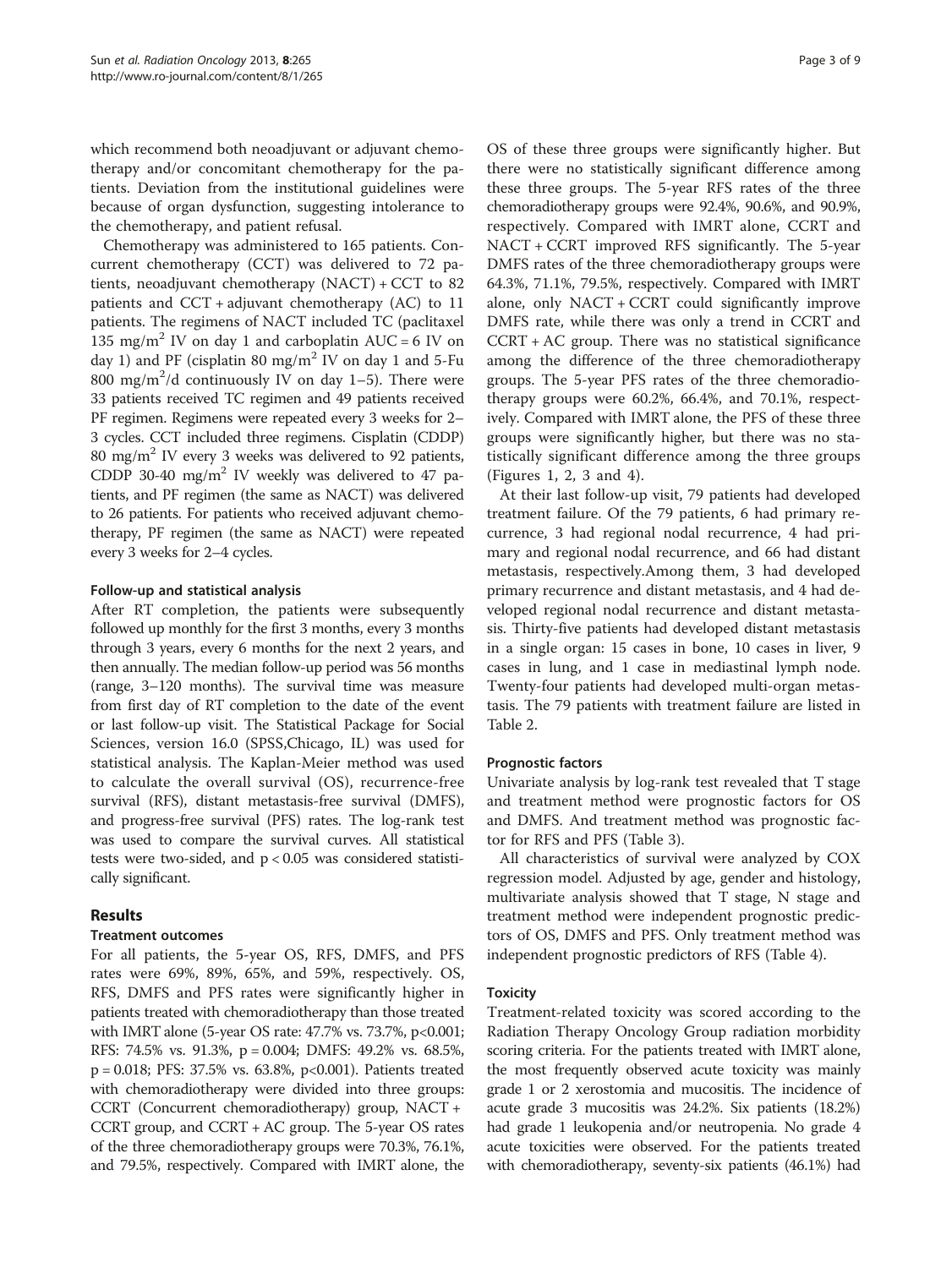<span id="page-3-0"></span>

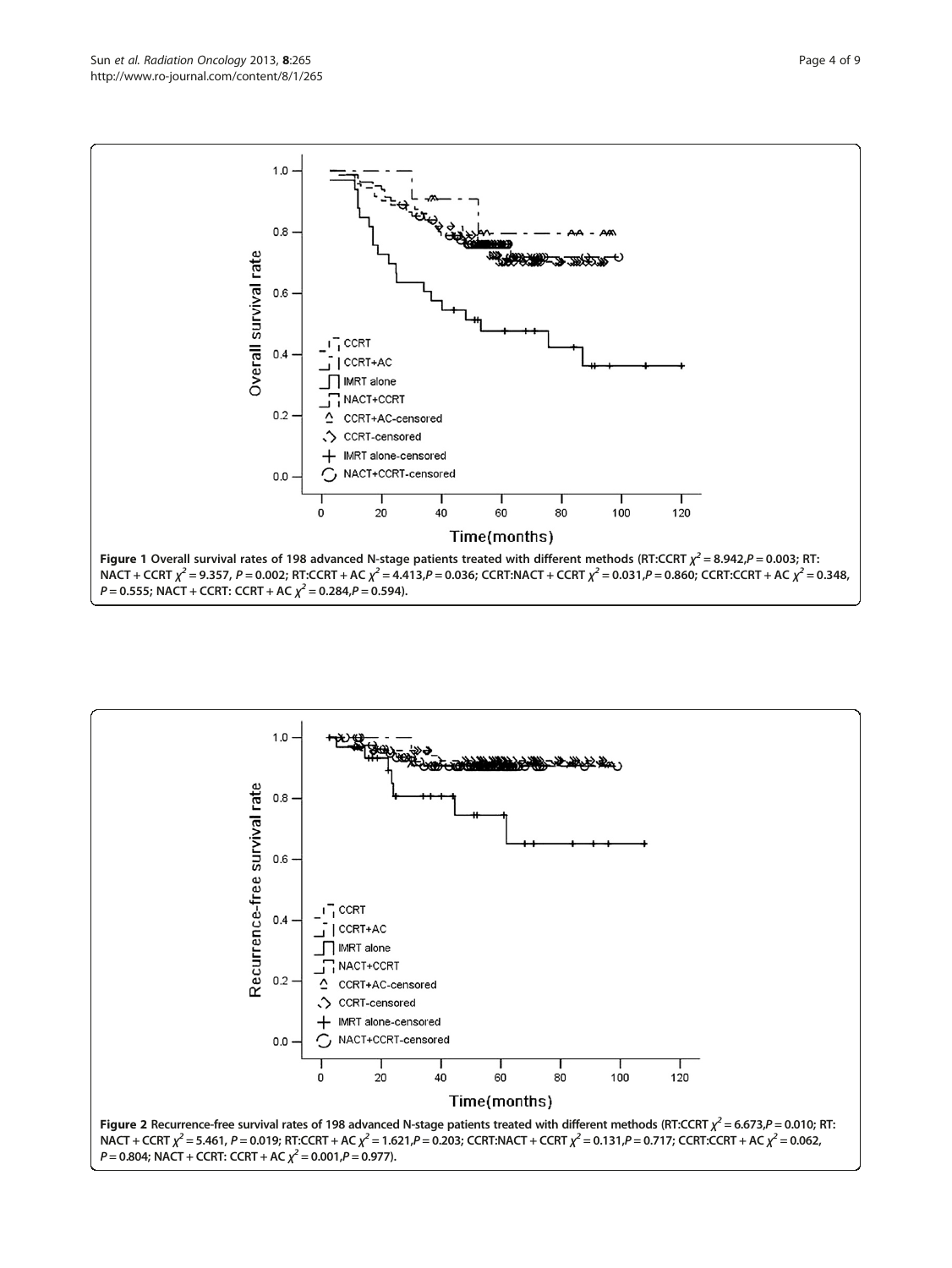<span id="page-4-0"></span>

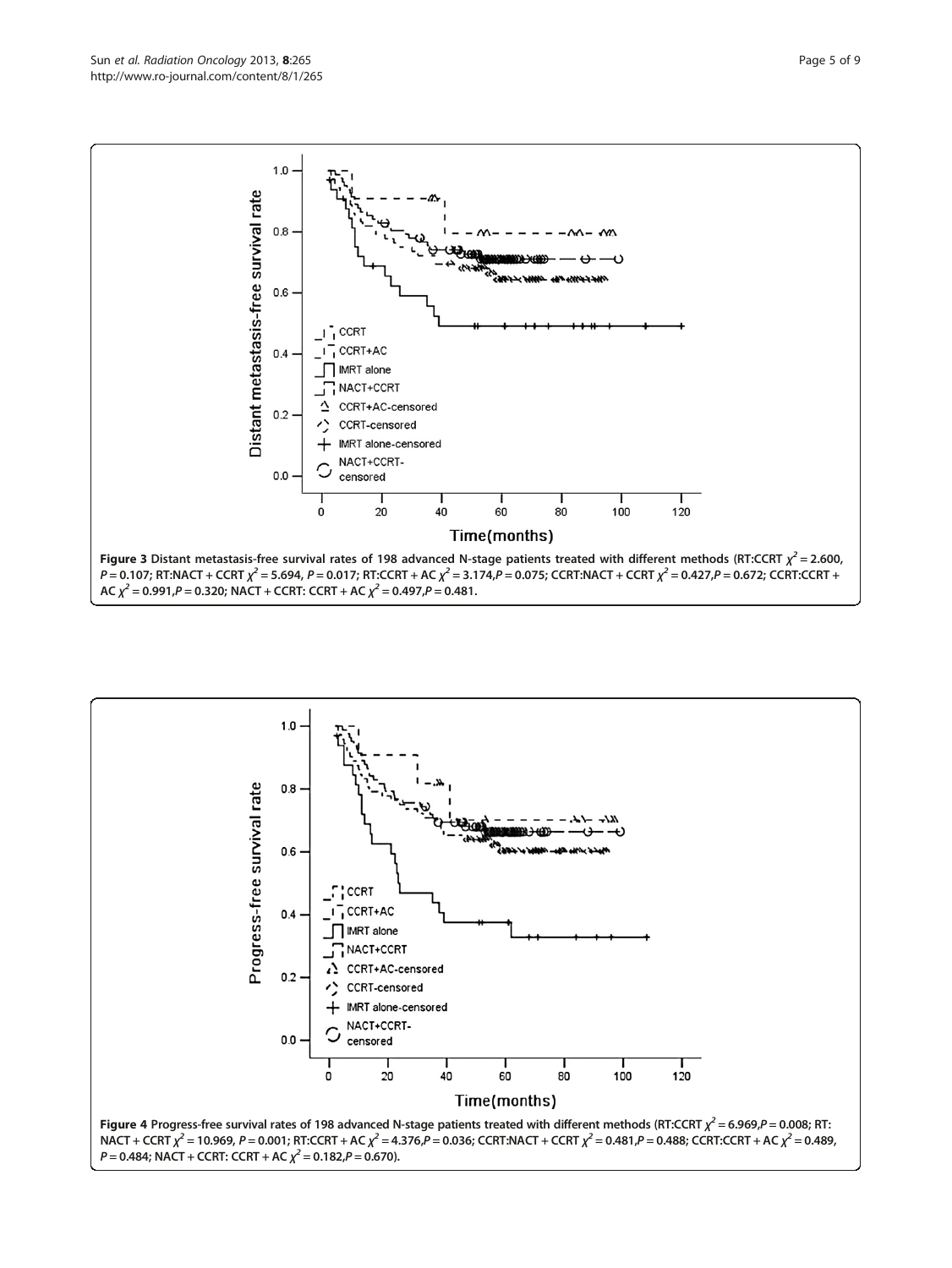<span id="page-5-0"></span>Table 2 Patterns of failure in the 198 patients after treatment

| <b>Patterns of failure</b>                             | <b>IMRT</b><br>alone | <b>CCRT</b>    | $NACT + CCRT$ $CCRT + AC$ |                |
|--------------------------------------------------------|----------------------|----------------|---------------------------|----------------|
| Recurrence                                             |                      |                |                           |                |
| Primary recurrence                                     | 3                    | Ω              | 3                         | Ω              |
| Nodal recurrence                                       |                      | 2              | Ω                         | 0              |
| Primary, nodal recurrence                              |                      | 1              |                           |                |
| <b>Distant metastasis</b>                              |                      |                |                           |                |
| Bone metastasis                                        | ζ                    | 9              | ζ                         | Ω              |
| Lung metastasis                                        | ∩                    | $\mathfrak{D}$ | 6                         | Λ              |
| Liver metastasis                                       | $\mathfrak{D}$       | 6              | 3                         | 0              |
| Mediastinal metastasis                                 |                      | Ω              | Ω                         | 0              |
| Mutiple metastasis                                     | 8                    | 6              | 8                         | $\mathfrak{D}$ |
| Distant metastasis, Primary<br>and/or nodal recurrence | $\mathfrak{D}$       | $\mathfrak{D}$ | 3                         | 0              |

Abbreviation: IMRT alone: intensity-modulated radiotherapy alone; CCRT: concurrent chemoradiotherapy, NACT + CCRT: neoadjuvant chemotherapy and concurrent chemoradiotherapy; CCRT + AC: concurrent chemoradiotherapy and adjuvant chemotherapy.

acute grade 3 mucositis and 34 patients (20.6%) had grade 3 vomiting. Seventeen patients developed grade 3 and 3 patients developed grade 4 neutropenia. And 9 patients had grade 3 or 4 thrombocytopenia. The most common severe acute hematologic toxicities (grade ≥ 3) were leukopenia

Table 4 Multivariate analysis for various clinical endpoints

| <b>Endpoint</b> | Characteristic   | HR    | 95.0% CI | P     |         |
|-----------------|------------------|-------|----------|-------|---------|
| RFS             | Treatment method | 0.667 | 0.467    | 0.953 | 0.026   |
| <b>DMES</b>     |                  |       |          |       |         |
|                 | Treatment method | 0.694 | 0.561    | 0.859 | 0.001   |
|                 | N stage          | 2.560 | 1.304    | 5.029 | 0.006   |
|                 | T stage          | 1.772 | 1.246    | 2.522 | 0.001   |
| PFS             |                  |       |          |       |         |
|                 | Treatment method | 0.674 | 0.556    | 0.818 | < 0.001 |
|                 | T stage          | 1.645 | 1.190    | 2.275 | 0.003   |
|                 | N stage          | 2.004 | 1.039    | 3.867 | 0.038   |
| OS              | Treatment method | 0.621 | 0.497    | 0.775 | < 0.001 |
|                 | N stage          | 2.782 | 1.372    | 5.642 | 0.005   |
|                 | T stage          | 1.902 | 1.321    | 2.740 | 0.001   |
|                 |                  |       |          |       |         |

Abbreviation: HR: hazard ratio; CI: Confidence interval.

and/or neutropenia n = 20 (30.8%) and thrombocytopenia  $n = 9$  (5.5%).

Late toxicities were assessed in 152 patients (26 patients in the IMRT alone group and 126 patients in the chemoradiotherapy group) with  $\geq 2$  years follow up. The most common late toxicities were grade 1 or 2 xerostomia, tympanitis, and subcutaneous fibrosis. No patient had grade 4 late toxicity (Table [5\)](#page-6-0).

Table 3 Univariate analysis for various clinical endpoints

| Characteristic          | N   | OS(5-year) | p       | DMFS(5-year) | p     | RFS(5-year) | p value | PFS(5-year) | p       |
|-------------------------|-----|------------|---------|--------------|-------|-------------|---------|-------------|---------|
| Age(years)              |     |            | 0.448   |              | 0.876 |             | 0.167   |             | 0.743   |
| $\leq 41$               | 100 | 72.3%      |         | 66.8%        |       | 85.3%       |         | 59.0%       |         |
| >41                     | 98  | 66.2%      |         | 64.4%        |       | 93.0%       |         | 60.4%       |         |
| Gender                  |     |            | 0.451   |              | 0.691 |             | 0.312   |             | 0.665   |
| Male                    | 156 | 66.5%      |         | 65.1%        |       | 90.3%       |         | 60.7%       |         |
| Female                  | 42  | 78.1%      |         | 66.4%        |       | 84.7%       |         | 54.9%       |         |
| T stage                 |     |            | 0.018   |              | 0.048 |             | 0.514   |             | 0.070   |
| $T1-2$                  | 71  | 75.1%      |         | 72.1%        |       | 93.3%       |         | 66.2%       |         |
| T3                      | 95  | 70.9%      |         | 67.2%        |       | 87.0%       |         | 61.0%       |         |
| T4                      | 32  | 48.6%      |         | 43.4%        |       | 86.5%       |         | 39.4%       |         |
| N stage                 |     |            | 0.145   |              | 0.125 |             | 0.785   |             | 0.401   |
| N <sub>2</sub>          | 172 | 71.0%      |         | 67.9%        |       | 88.9%       |         | 61.1%       |         |
| N3                      | 26  | 55.7%      |         | 50.1%        |       | 91.3%       |         | 50.1%       |         |
| Histology               |     |            | 0.735   |              | 0.944 |             | 0.821   |             | 0.844   |
| WHO I-II                | 22  | 71.3%      |         | 67.9%        |       | 88.9%       |         | 63.3%       |         |
| WHO III                 | 176 | 68.6%      |         | 65.2%        |       | 89.1%       |         | 59.1%       |         |
| <b>Treatment method</b> |     |            | < 0.001 |              | 0.018 |             | 0.004   |             | < 0.001 |
| IMRT alone              | 33  | 47.7%      |         | 49.2%        |       | 74.5%       |         | 37.5%       |         |
| Chemoradoitherapy       | 165 | 73.1%      |         | 68.5%        |       | 91.3%       |         | 63.8%       |         |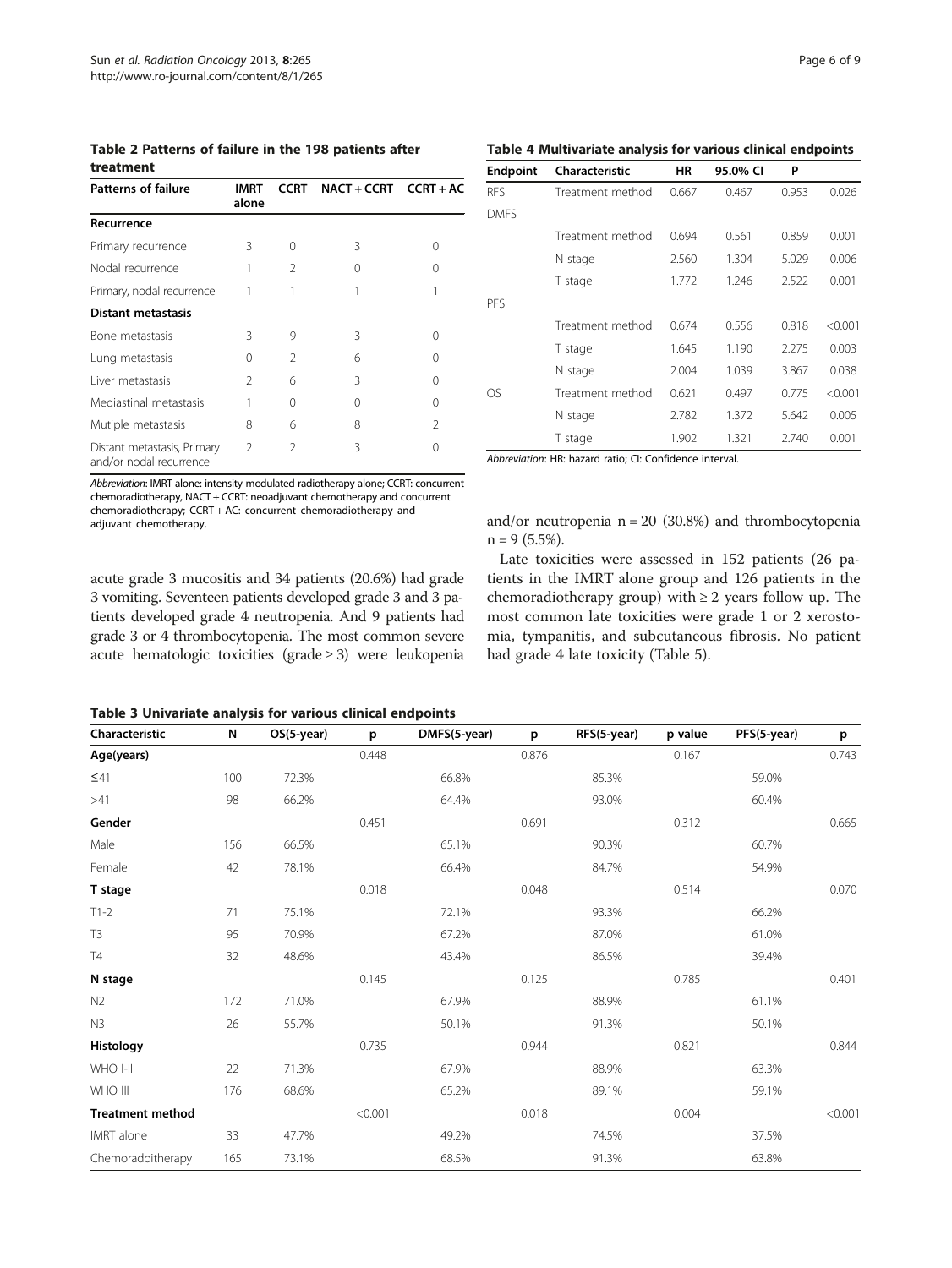| <b>Toxicity</b>       |                  | IMRT alone $(n = 26)$               |                     | Chemoraditherapy $(n = 126)$ |                           |                     |
|-----------------------|------------------|-------------------------------------|---------------------|------------------------------|---------------------------|---------------------|
|                       | Grade 1 $no.(%)$ | Grade $2 \text{ no.}$ $\frac{9}{6}$ | Grade $3$ no. $(%)$ | Grade 1 $no.(%)$             | Grade $2 \text{ no.}(\%)$ | Grade $3$ no. $(%)$ |
| Xerostomia            | 14(53.8)         | 1(3.8)                              | O(0)                | 64(50.8)                     | 36(28.6)                  | O(0)                |
| <b>Tympanitis</b>     | 9(34.6)          | 7(26.9)                             | O(0)                | 50(39.7)                     | 38(30.2)                  | 2(1.6)              |
| Subcutaneous fibrosis | 10(38.5)         | 7(26.9)                             | O(0)                | 54(42.8)                     | 39(31.0)                  | 2(1.6)              |
| Trismus               | 2(7.7)           | O(0)                                | O(0)                | 7(5.6)                       | O(0)                      | O(0)                |
| Temporal lobe injury  | (3.8)            | 1(3.8)                              | O(0)                | 7(5.5)                       | 2(1.6)                    | O(0)                |

<span id="page-6-0"></span>Table 5 The Frequency of late toxicities for the patients after treatment

#### **Discussion**

Radiotherapy is the principal treatment modality for nonmetastasis NPC. N-stage is a prognostic factor of distant metastasis of NPC patients, no matter which radiation technique we used, the advanced N-stage patients had a high distant metastasis rate [\[2,](#page-7-0)[9-12\]](#page-8-0) (Table 6).In the present study, of 198 advanced N-stage NPC patients treated with IMRT, stage N2 and N3 patients with 5-year OS, RFS, DMFS, PFS of 71.0%, 88.9%, 67.9%, 61.1%, and 55.%, 91.3%, 50.1%, 50.1%, respectively. Although IMRT achieved an excellent locoregional control, the DMFS and OS are still low, and similar to the patients undergoing 2D-CRT in the past studies [[9](#page-8-0)-[11](#page-8-0)]. Lai et al. [\[11](#page-8-0)] compared the

Table 6 Summary of the Studies Reporting DMFS and OS of advanced N-stage NPC patients

| Author           | Year | N    | <b>Technique of RT</b> | DMFS(%)                    | $OS(\% )$             |
|------------------|------|------|------------------------|----------------------------|-----------------------|
| Leung, et al [9] | 2005 | 1070 | 2D-CRT                 | 5-year:                    | 5-year:               |
|                  |      |      |                        | $N_2:71.6$                 | $N_2:60.3$            |
|                  |      |      |                        | N <sub>3a</sub> :66.9      | N <sub>3a</sub> :48.4 |
|                  |      |      |                        | $N_{3b}$ :52.1             | N <sub>3b</sub> :40.2 |
| Ma, et al [10]   | 2001 | 621  | 2D-CRT                 | 5-year:                    |                       |
|                  |      |      |                        | N <sub>2</sub> :62         |                       |
|                  |      |      |                        | $N_3:51$                   |                       |
| Lai, et al [11]  | 2011 | 1276 | 2D-CRT                 | 5-year:                    |                       |
|                  |      |      | <b>IMRT</b>            | $2D-$                      |                       |
|                  |      |      |                        | CRT:N <sub>2</sub> :75.1   |                       |
|                  |      |      |                        | $N_3:65.4$                 |                       |
|                  |      |      |                        | IMRT: N <sub>2</sub> :80.5 |                       |
|                  |      |      |                        | $N_3:60.9$                 |                       |
| Wong, et al [2]  | 2010 | 175  | <b>IMRT</b>            | 3-year:                    |                       |
|                  |      |      |                        | $N_2:76.6$                 |                       |
|                  |      |      |                        | $N_3:67.3$                 |                       |
| Yi, et al [12]   | 2008 | 147  | <b>IMRT</b>            | 3-year:                    | 3-year:               |
|                  |      |      |                        | $N_{2-3}:65.2$             | $N_{2-3}:68.5$        |
| Current study    | 2012 | 198  | <b>IMRT</b>            | 5-year:                    | 5-year:               |
|                  |      |      |                        | $N_2:68.5$                 | $N_2:71.0$            |
|                  |      |      |                        | $N_3:50.1$                 | $N_3:55.7$            |

results of IMRT with those of 2D-CRT in the treatment of NPC patients and found that IMRT did not improve distant control of all N category tumors, the reason might be the nasopharyngeal carcinoma have a higher probability of micrometastatic dissemination at the time of initial diagnosis, and until effective methods to treat disseminated disease are developed, the effect of local control on survival would not be readily discerned. The high distant metastasis rate may be one reason of the low OS rate. Moreover, in the present study, OS, RFS, DMFS and PFS rates were significantly higher in patients treated with chemoradiotherapy than those treated with IMRT alone. Although to our knowledge,there was no randomized phase III study to confirm the value of chemotherapy on locoregionally advanced NPC treated with IMRT, according to our results, chemotherapy still play an important role in the treatment of advanced N-stage NPC patents.

Intergroup study 0099 [\[4](#page-7-0)] demonstrated that CCRT + AC is superior to radiotherapy alone for locoregionally advanced NPC patients with respect to PFS and OS. However, the phase III randomized study in endemic regions did not achieve similar results [\[13\]](#page-8-0). Recently, a comparison between concurrent chemoradiotherapy followed by adjuvant chemotherapy and concurrent chemoradiotherapy was performed in 508 locally advanced NPC patients enrolled in a phase III trial conducted by Chen et al. [[14](#page-8-0)]. In this trial, concurrent chemoradiotherapy followed by adjuvant chemotherapy did not significantly improve PFS. The meta-analysis by Baujat et al. [\[5](#page-7-0)] indicated that the OS benefit is 6% with the use of chemotherapy, and the benefit is largely owing to the CCRT. No evidence of prognostic benefit was observed with adjuvant chemotherapy. The other meta-analysis [\[6](#page-7-0)] also demonstrated that CCRT was the most effective treatment modality for the improvement of survival. However, most patients in the former studies were treated with 2D-CRT. But IMRT could increase the dose conformity and irradiate higher dose to the treatment targets, so the locoregional control was improved significantly [\[15,16](#page-8-0)]. Therefore, the margin of benefit potentially gained with additional chemotherapy maybe reduced. Lin et al. [[17](#page-8-0)] have questioned the role of concurrent chemotherapy in advanced NPC patients treated with IMRT. In the present study, compared with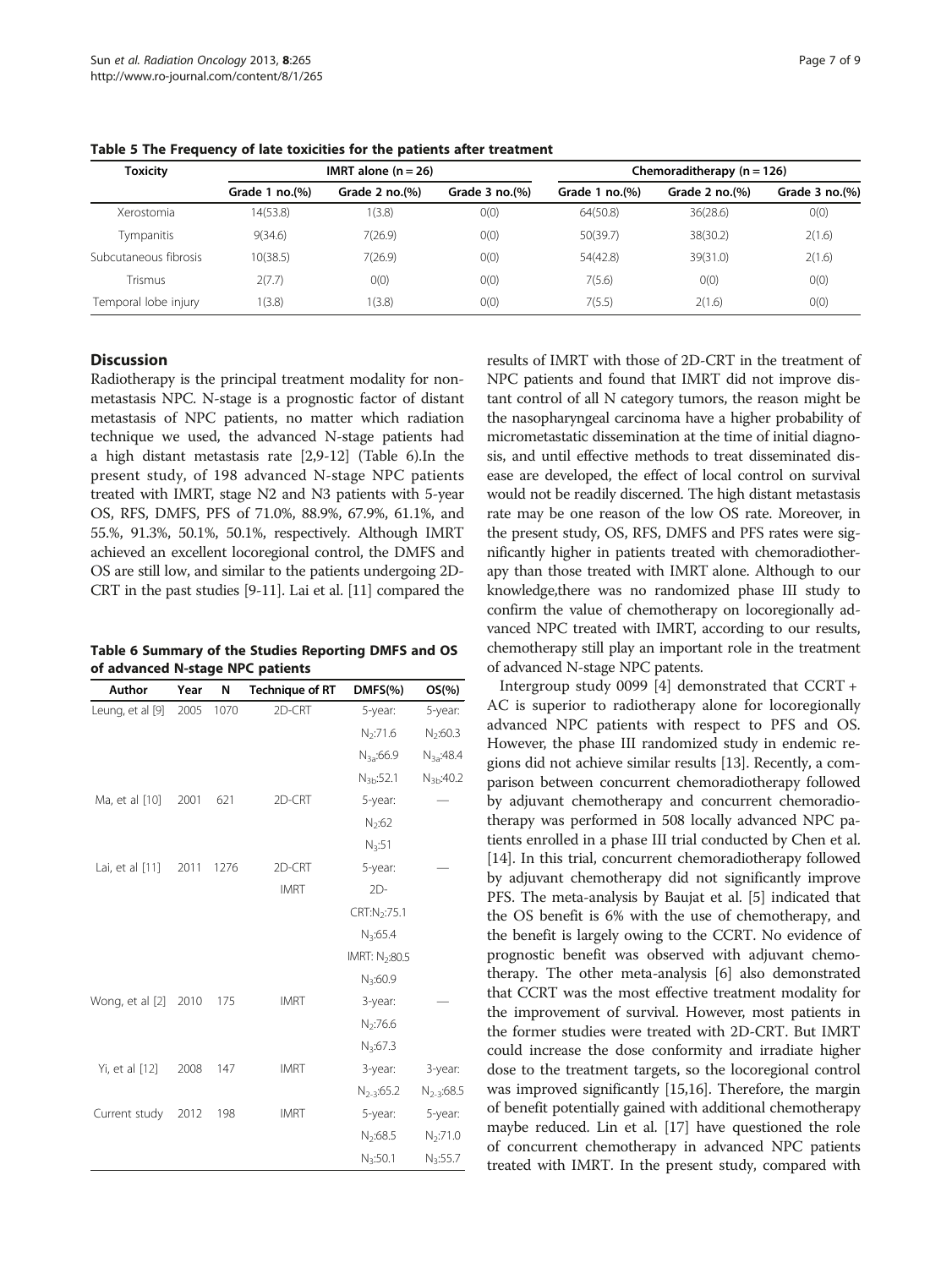<span id="page-7-0"></span>IMRT alone, CCRT could significantly improve OS, RFS, PFS of advanced N-stage patients. The possible reason is most advanced N-stage patients also with advanced T-stage. Hara et al. [\[18\]](#page-8-0) found that although treated with IMRT, the local failure rate was still more than 10% in stage T3/4 NPC patients. Larger tumors are related to adverse radiobiological parameters, including an increased clonogen number [[19,20\]](#page-8-0) and hypoxia[\[21,22](#page-8-0)], which are difficult to overcome with dose escalation alone. In this case, concurrent chemotherapy could still enhance the radiosensitivity to improve locoregional control. And we also observed that compared with IMRT alone, there was only a trend toward a lower distant failure rate with CCRT, but the correlation did not reach statistical significance  $(p = 0.107)$ . CCRT alone is ineffective in reducing distant metastasis maybe is a reasonable explanation [\[23](#page-8-0)]. Moreover, we found even though CCRT + AC group have higher OS, RFS and PFS than IMRT alone group, the differences of survival rates between CCRT + AC and CCRT group did not reach statistical significance. So maybe the survival benefit of  $CCRT + AC$  is largely owing to the CCRT. Adjuvant chemotherapy did not improve prognosis yet. But although the survival rates of CCRT + AC group did not reach statistical significance when compared with CCRT or NACT + CCRT group, we observed this group had the highest survival rates in the three groups. This phenomenon maybe explained by the small number of patients treated with  $CCRT + AC$ , and the same N2 stage of all the 11 patients.

The role of neoadjuvant chemotherapy followed by concurrent chemoradiotherapy or RT is a matter of outstanding interest. The pool data analysis by Chua et al. [[24\]](#page-8-0) found NACT + RT arm was associated with a significant improvement in locoregional relapse-free survival and disease-specific survival in advanced-stage NPC, but not in OS. Hui et al. [\[25](#page-8-0)] published the results of a randomized phase II trial in which stage III-IVb NPC patients were randomly assigned to receive either NACT + CCRT, or CCRT alone. A positive impact on survival was observed, since the 3-year overall survival for the NACT + CCRT versus the CCRT arm was  $94.1\%$  vs.67.7% (p = 0.012). The present study demonstrated that the differences of survival rates between NACT + CCRT and CCRT groups did not reach statistical significance. So the survival benefit of CCRT + AC maybe is mainly owing to the CCRT. However, compared with IMRT alone, NACT + CCRT could improve DMFS rate significantly, while there was only a trend with CCRT. Maybe in the condition of such a high locoregional control by CCRT, NACT + CCRT is unlikely to improve RFS rate significantly. But because of more powerful than concurrent chemoradiotherapy, NACT might be effective in controlling micrometastatic dissemination.

## Conclusion

In this study, we have described the long-term outcomes for patients with advanced N-stage NPC who underwent IMRT with the SMART boost technique. Compared with IMRT alone, CCRT could significantly improve OS, RFS, PFS of advanced N-stage patients, and NACT + CCRT could significantly improve DMFS. There was no evidence of survival benefit was observed with adjuvant chemotherapy in this study. So, according to the results of the present study, NACT + CCRT might be a reasonable strategy for advanced N-stage NPC patients. However, our study was limited by the small sample size, use of retrospective analysis, and possible selection bias during the matching process. As a result, relative randomized clinical trial is still needed in the future. In addition, although an excellent locoregional control was achieved by IMRT, the DMFS and OS were not improved compared with the advanced N-stage patients undergoing 2D-CRT. New strategies combining different treatment modalities to reduce the rate of distant metastasis effectively also need to be developed in the future.

#### Competing interests

The authors declare that they have no competing interests.

#### Authors' contributions

TL designed the study. XS, LZ, CC, YH, FH, WX, and SL collected the data. TL, XS, LZ and CC did the data analysis, interpretation, and wrote the report. TL, XS, and LZ did the statistical analysis. All authors read and approved the final manuscript.

#### Received: 20 April 2013 Accepted: 20 October 2013 Published: 13 November 2013

#### References

- 1. Yu MC: Diet and nasopharyngeal carcinoma. Prog Clin Biol Res 1990, 346:93.
- 2. Wong FC, Ng AW, Lee VH, Lui CM, Yuen KK, Sze WK, Leung TW, Tung SY: Whole-field simultaneous integrated-boost intensity-modulated radiotherapy for patients with nasopharyngeal carcinoma. Int J Radiat Oncol Biol Phys 2010, 76(1):138–145.
- 3. Lee N, Harris J, Garden AS, Straube W, Glisson B, Xia P, Bosch W, Morrison WH, Quivey J, Thorstad W, Jones C, Ang KK: Intensity-Modulated Radiation Therapy With or Without Chemotherapy for Nasopharyngeal Carcinoma: Radiation Therapy Oncology Group Phase II Trial 0225. J Clin Oncol 2009, 27(22):3684–3690.
- 4. Al-Sarraf M, LeBlanc M, Giri PG, Fu KK, Cooper J, Vuong T, Forastiere AA, Adams G, Sakr WA, Schuller DE, Ensley JF: Chemoradiotherapy versus radiotherapy in patients with advanced nasopharyngeal cancer: phase III randomized Intergroup study 0099. J Clin Oncol 1998, 16(4):1310–1317.
- 5. Baujat B, Audry H, Bourhis J, Chan AT, Onat H, Chua DT, Kwong DL, Al-Sarraf M, Chi KH, Hareyama M, Leung SF, Thephamongkhol K, Pignon JP: Chemotherapy in locally advanced nasopharyngeal carcinoma:An individual patient data meta-analysis of eight randomized trials and 1753 patients. Int J Radiat Oncol Biol Phys 2006, 64(1):47–56.
- Zhang L, Zhao C, Ghimire B, Hong MH, Liu Q, Zhang Y, Guo Y, Huang YJ, Guan ZZ: The role of concurrent chemoradiotherapy in the treatment of locoregionally advanced nasopharyngeal carcinoma among endemic population: a meta-analysis of the phase III randomized trials. BMC Cancer 2010, 15:10–558.
- 7. Zhao C, Lu TX, Han F, Lu LX, Huang SM, Deng XW, Lin CG, Cui NJ: Clinical study of 139 nasopharyngeal carcinoma patients for intensity modulated radiation therapy. Chin J Radiat Oncol 2006, 1:1–6.
- 8. Butler EB, Teh BS, Grant WH 3rd, Uhl BM, Kuppersmith RB, Chiu JK, Donovan DT, Woo SY: Smart (simultaneous modulated accelerated radiation therapy)